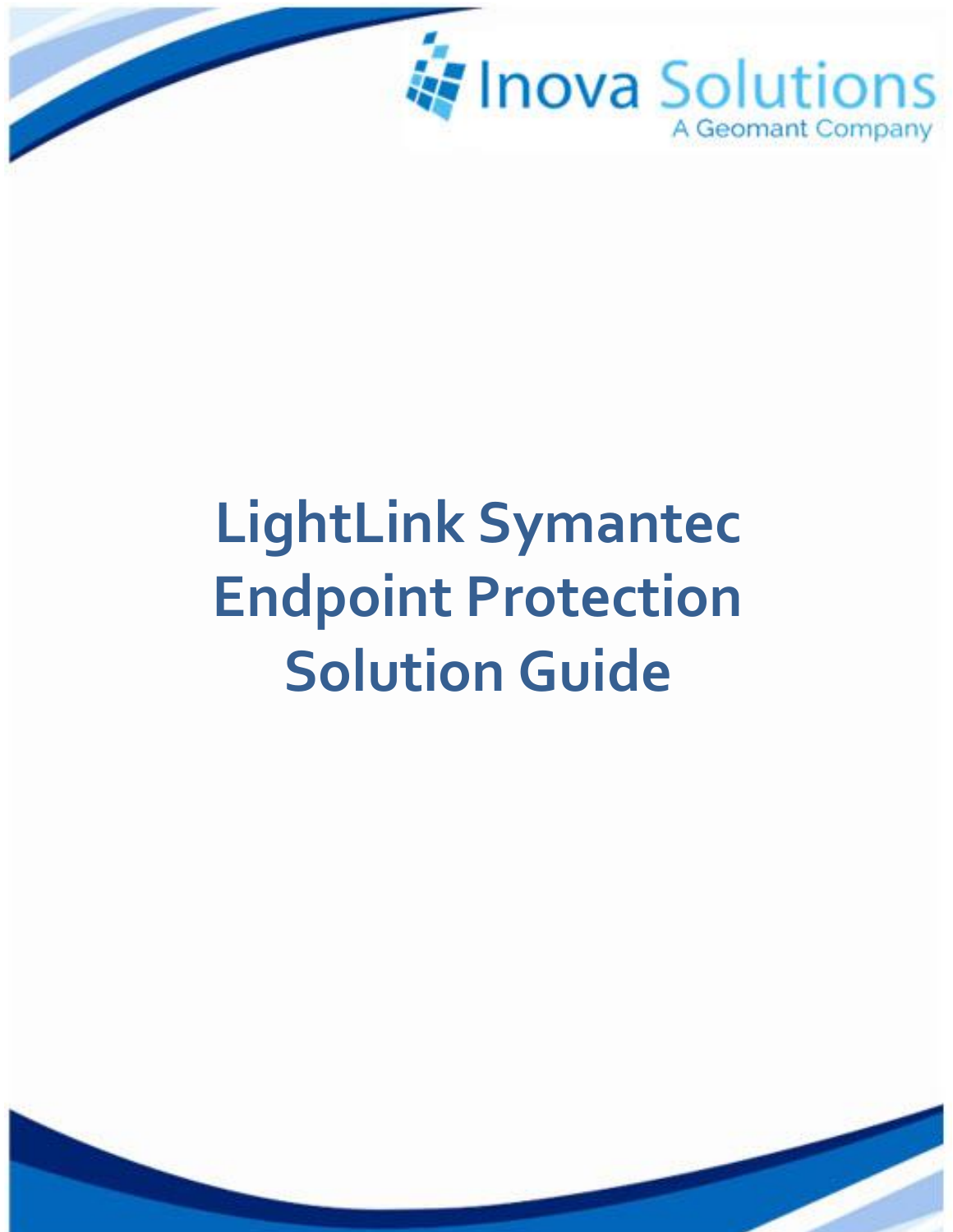

LightLink Symantec Endpoint Protection Solution Guide

October 9, 2013

#### NOTICE OF TRADEMARK:

Inova LightLink and its components are trademarks of Inova Solutions. Symantec and its components are registered trademarks of Symantec Corporation.

While reasonable efforts have been taken in the preparation of this document to ensure its accuracy, Inova Solutions, Inc. assumes no liability resulting from any errors or omissions in this manual, or from the use of the information contained herein.

> © 2021 Inova Solutions, Inc., a Geomant Company 971 2nd ST S.E. Charlottesville, VA 22902 434.817.8000 [www.inovasolutions.com](http://www.inovasolutions.com/)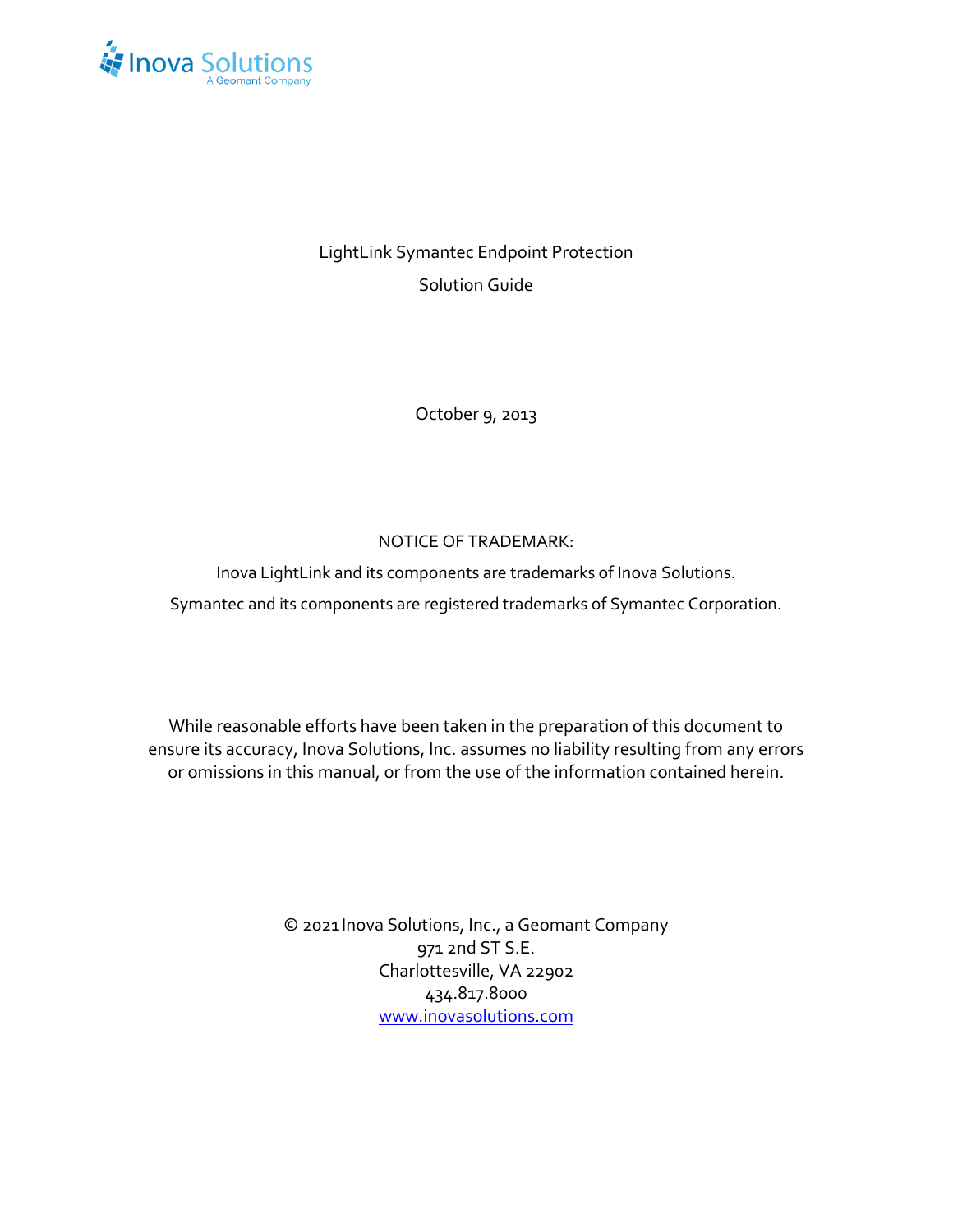# Inova Solutions

# **Table of Contents**

|                                                                           | 1.1. |  |  |
|---------------------------------------------------------------------------|------|--|--|
|                                                                           | 1.2. |  |  |
| 2.                                                                        |      |  |  |
|                                                                           | 2.1. |  |  |
|                                                                           | 2.2. |  |  |
|                                                                           | 2.3. |  |  |
|                                                                           | 2.4. |  |  |
| $\overline{3}$ .                                                          |      |  |  |
| Appendix A - LightLink Version 5.10: Excluding LightLink Applications and |      |  |  |
| Appendix A – LightLink Version 5.9: Excluding LightLink Applications and  |      |  |  |
| Appendix B - LightLink Version 5.8: Excluding LightLink Applications and  |      |  |  |
|                                                                           |      |  |  |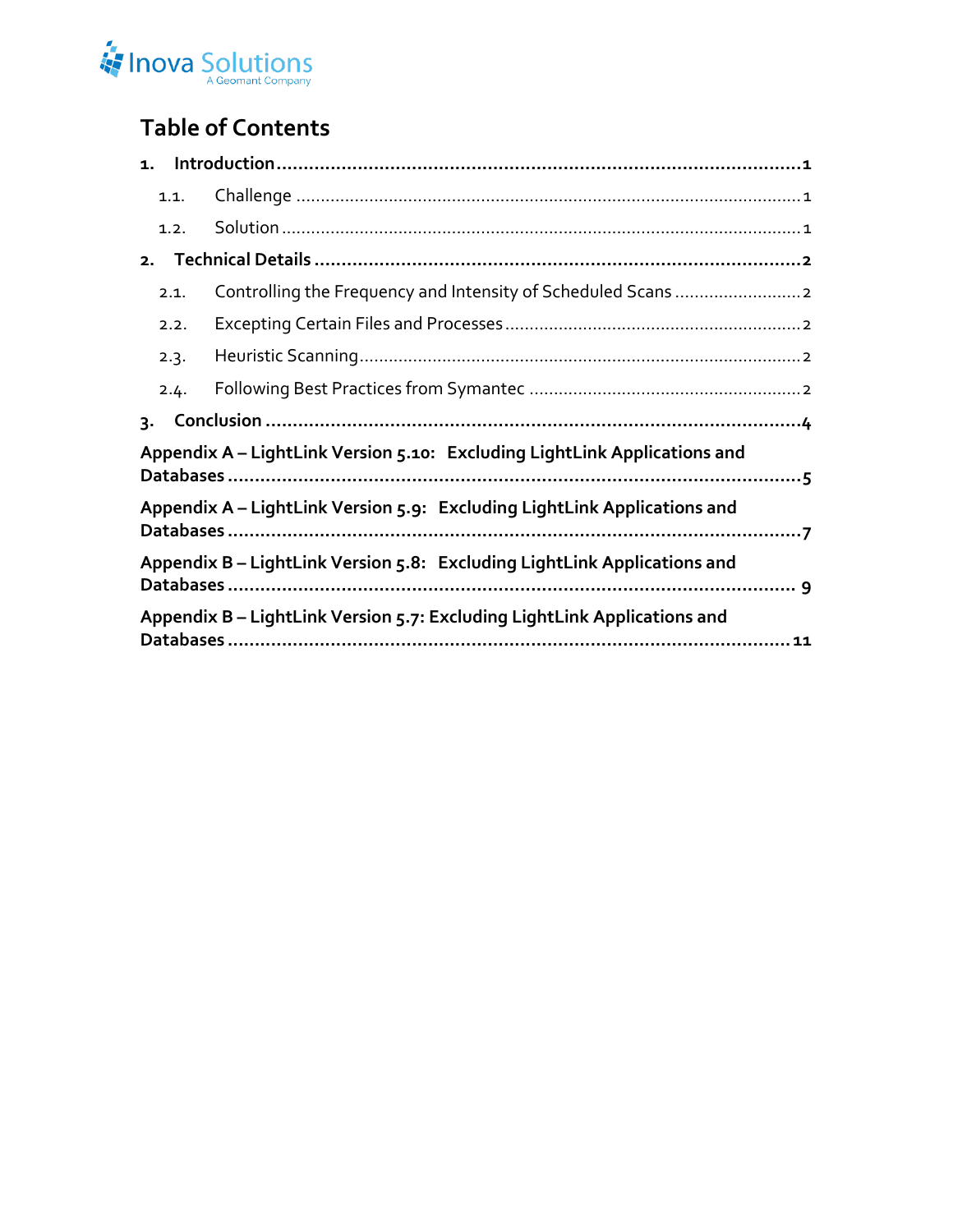

### <span id="page-3-0"></span>**1. Introduction**

Inova Solutions® understands that both LightLink® Client and Server computers need to be protected from external and internal threats, and that many customers deploy Symantec Endpoint Protection as an antivirus and Intrusion Detection system.

#### <span id="page-3-1"></span>**1.1. Challenge**

Antivirus tools act generally in the same manner on Client and Server PCs; these antivirus tools scan processes and files for viruses both in real time and in accordance with a schedule.

- **Real time scans** act on files as they are accessed or modified and on emails as they are sent or received in real time. Real time scans are intended to have only a small performance impact on running applications.
- **Scheduled scans** are much deeper, and typically review every file and process in the system. Scheduled scans typically cause significant performance impact on running applications.

Antivirus tools such as Symantec Endpoint Protection are highly configurable so that users can balance necessary security against any negative performance impact.

For Client PCs, the effect on LightLink applications is generally limited to user frustration with slow response, particularly during a scheduled scan. However, on the Server PC, antivirus tools can have a more significant centralized impact on LightLink processes, depriving all users of LightLink functionality. For this reason, this document refers to Symantec and LightLink compatibility on server machines.

#### <span id="page-3-2"></span>**1.2. Solution**

The Symantec Endpoint Protection product can be configured to modify the impact on running applications by tuning aspects of the product to balance the need for antivirus and intrusion detection with the need for operable applications.

Configuration action in these three areas will alleviate most problems:

- Controlling the frequency and intensity of scans.
- Excepting certain files and processes.
- Disabling heuristic scanning.
- Following best practices from Symantec.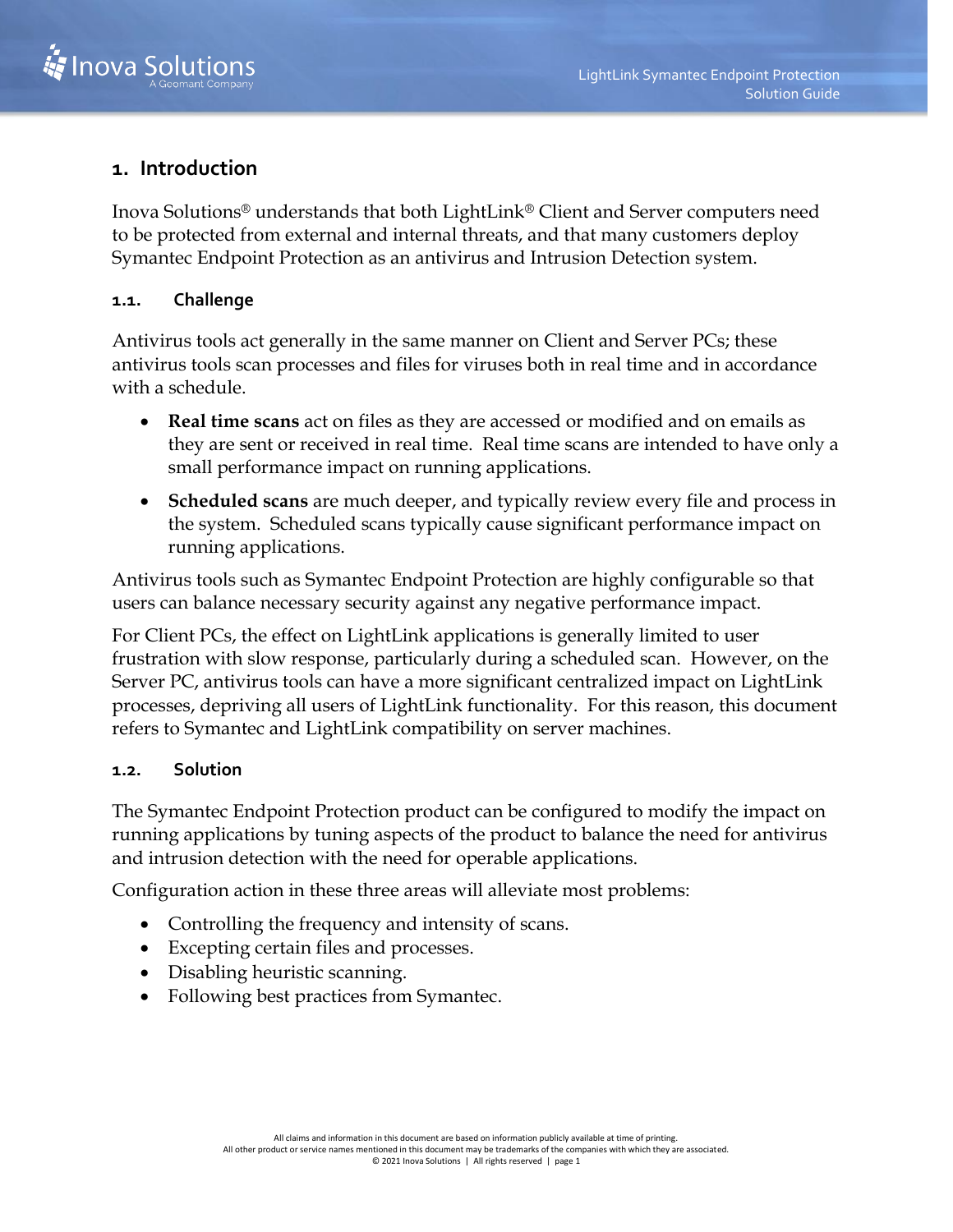

# <span id="page-4-0"></span>**2. Technical Details**

#### <span id="page-4-1"></span>**2.1. Controlling the Frequency and Intensity of Scheduled Scans**

Scheduled scans are intrusive and consume significant server resources. Follow these guidelines to ensure the continued protection of scheduled scans without impacting contact center operations:

- Schedule full scans to occur during off hours at a consistent time and day of the week or date of each month.
- Advise LightLink system administrators of the configured scan timing so that they can advise of call center activity in those times, and correlate performance problems or malfunctions with the antivirus activity if such problems occur.
- To avoid completely blocking LightLink processes and possibly disconnecting the clients from the servers, select the Symantec option for 'Best Application Performance' when available.

#### <span id="page-4-2"></span>**2.2. Excepting Certain Files and Processes**

The Symantec system provides a Centralized Exception List, which includes the processes that support critical operations. The antivirus system has components that actively scan running programs outside of the scheduled scan. Programs placed in the exception list will not be scanned every time they are used.

Since the LightLink system consists of a number of program files which need to run without interference to provide the best service to contact center operations, all of the LightLink processes and files that need to be excepted from scans are listed in the Appendices. There is a separate Appendix for each LightLink release because the files vary from release to release. Please add these files to the Centralized Exception List.

#### <span id="page-4-3"></span>**2.3. Heuristic Scanning**

Heuristic scanning looks for patterns of activities that viruses typically cause. This type of scanning is intended to provide 'zero day' detection, meaning a virus could be detected before Symantec has identified a specific pattern definition. There are many good places for such systems, but server applications such as LightLink frequently involve processes launching other processes and modifying files. For these reasons, Symantec's Heuristic scanning tools such as TruScan and Bloodhound should be disabled.

#### <span id="page-4-4"></span>**2.4. Following Best Practices from Symantec**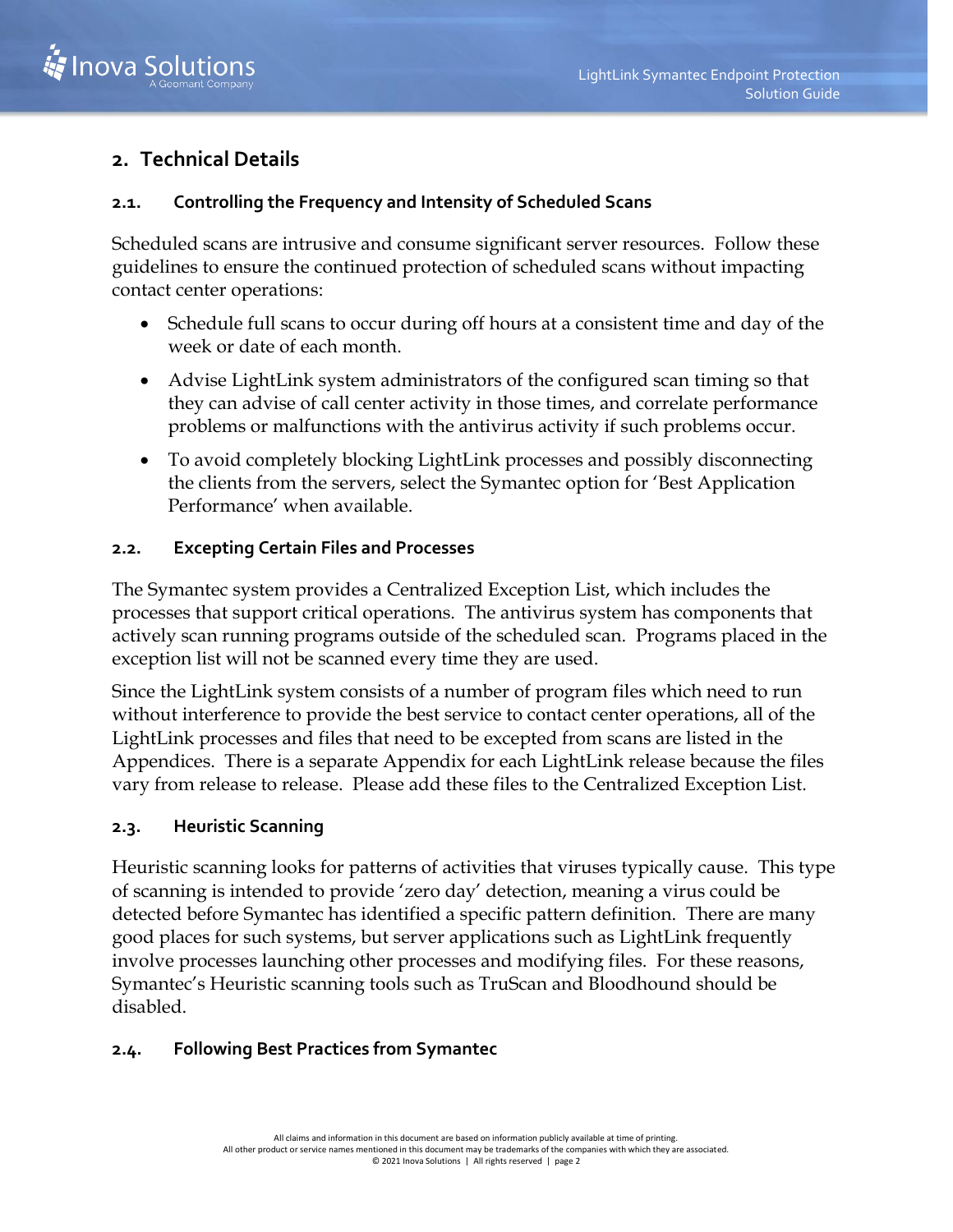

Following the best practices listed below will help modify the impact of antivirus tools on contact center applications:

- Ensure that none of the following are in the scan path:
	- − Network drives.
	- − Compressed files.
	- − Virtual disk file types (VMware specific).
- Randomize distribution of antivirus updates to virtual servers so that virtual servers running on the same hardware do not simultaneously receive updates.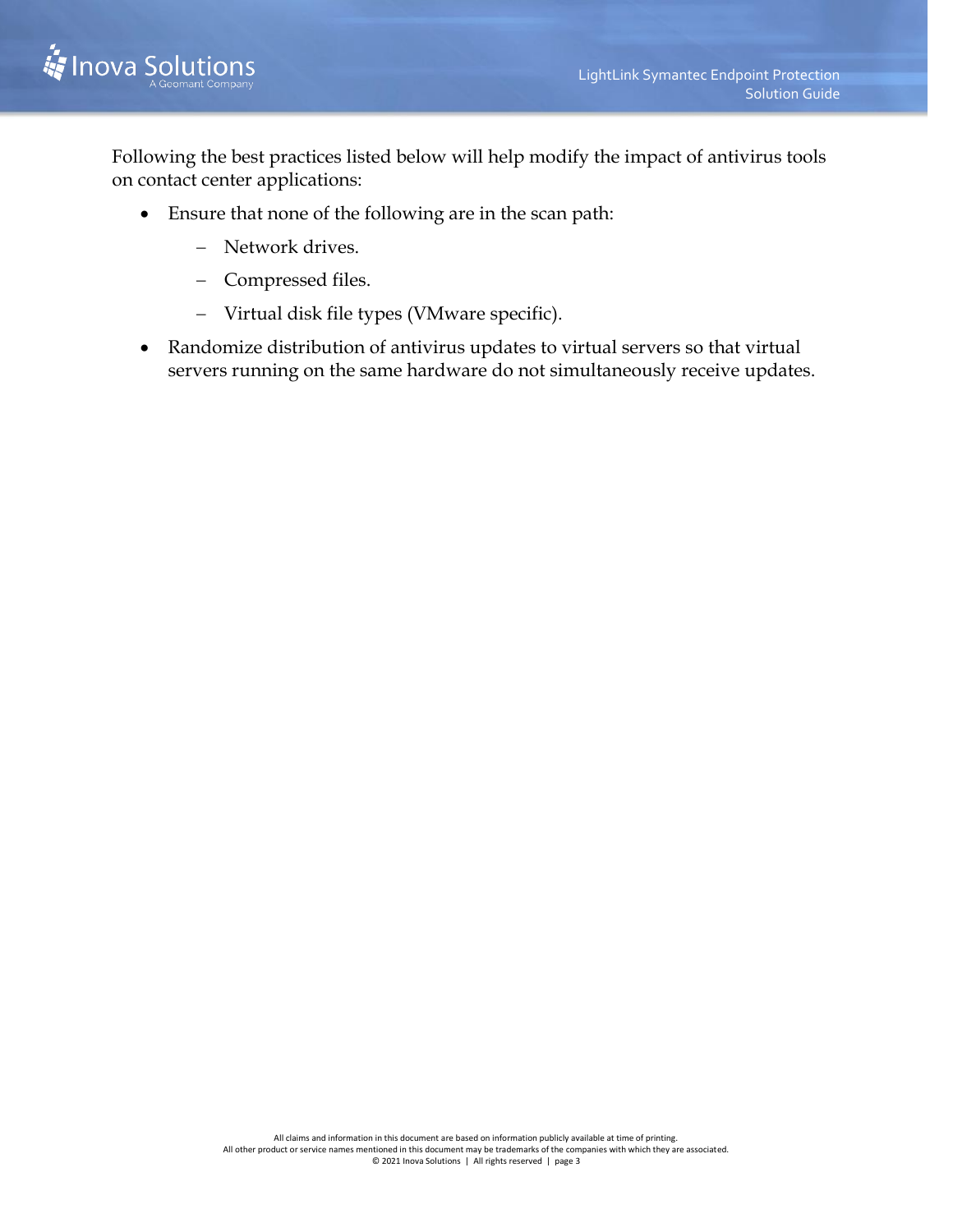

# <span id="page-6-0"></span>**3. Conclusion**

It is important to note that development of antivirus and intrusion detections systems is a highly active area and is driven by infestations and attacks that occur daily. Inova Solutions has seen customers with active LightLink systems protected by antivirus software experience failures when a new antivirus update is issued, or a configuration is changed. For this reason, it is critical that customers be open to reviewing and tuning their antivirus configuration on machines running LightLink to maximize both protection and the operational capability of the LightLink system.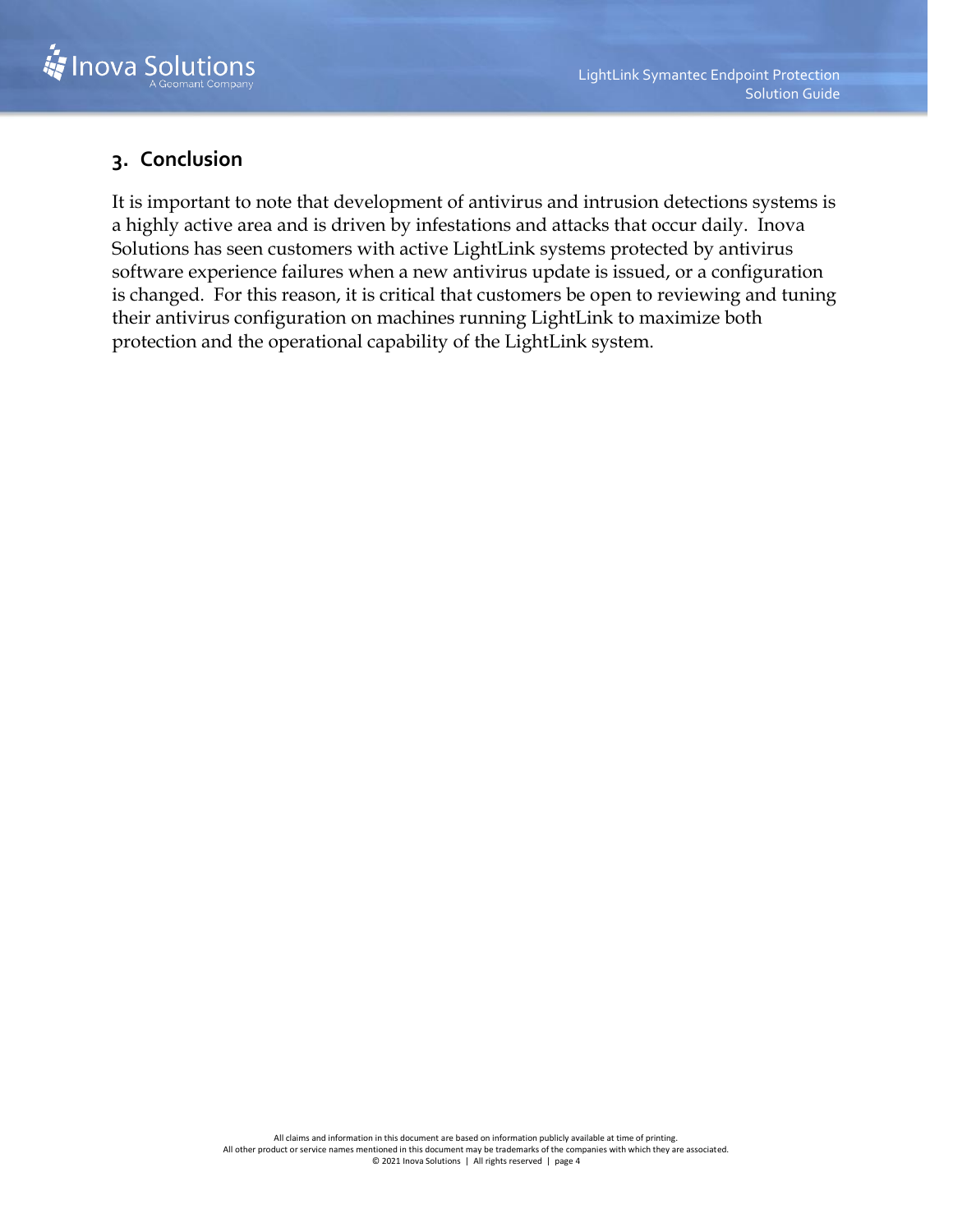

# <span id="page-7-0"></span>**Appendix A – LightLink Version 5.10: Excluding LightLink Applications and Databases**

Table 1 lists all applications associated with the LightLink system, version 5.10. The processes are segmented by LightLink component for reference only; all processes should be added the centralized exception list.

| LightLink<br>Component |                             | Process                      |                          |
|------------------------|-----------------------------|------------------------------|--------------------------|
| Core                   | await_app_exit.exe          | i_uls.exe                    | set_license_key.exe      |
|                        | cefview.exe                 | ll_shutdown.exe              | sleep_ms.exe             |
|                        | config_blurt.exe            | 1_controller.exe             | test_bus.exe             |
|                        | find_running.exe            | log_viewer.exe               | test_transport.exe       |
|                        | gag_launcher.exe            | push_config.exe              | ungag_launcher.exe       |
|                        | gui_message.exe             | query_text.exe               | version_reporter.exe     |
|                        | i cefloon.exe               | show_hostname.exe            | zap_process.exe          |
|                        | i launcher.exe              | show_versions.exe            | zing_window.exe          |
|                        | i_sublauncher.exe           |                              |                          |
| Desktop                | datalink.exe                | marquee.exe                  | tasklinkapp.exe          |
|                        | drone_client.exe            |                              |                          |
|                        | BroadcastClient.exe         |                              | watchdog.exe             |
| <b>Broadcaster</b>     | drone_client.exe            | TextMessageWindow.exe        |                          |
|                        | autosim.exe                 | i_exe_aspect.exe             | OCMXServer.exe           |
| <b>Server</b>          | BackupLightLinkDatabase.exe | i ext inin.exe               | plink.exe                |
|                        | create_dsn.exe              | i_ext_genesys.exe            | python.exe               |
|                        | Datascope.exe               | i_ext_symposium.exe          | redis-cli.exe            |
|                        | display_monitor.exe         | i_ext_im.exe                 | redis-server.exe         |
|                        | ds_config_editor.exe        | i_inputmanager.exe           | SecurityKey.exe          |
|                        | DSMXServer.exe              | i odms.exe                   | SecurityManager.exe      |
|                        | get_configured_servers.exe  | i redisdb.exe                | simswitch.exe            |
|                        | i auditserver.exe           | i_site_monitor.exe           | smaddu.exe               |
|                        | i_bus_server.exe            | launch_remote.exe            | stdio_wrapper.exe        |
|                        | i_client_mgr.exe            | LLAdmin.exe                  | t_data_set_contracts.exe |
|                        | i_dbproxy.exe               | ll_exporter.exe              | zap_remote.exe           |
|                        | i_dsm.exe                   | msmtp.exe                    |                          |
| Supervisor             | bitmap_editor.exe           | display_monitor.exe          | quicklaunch.exe          |
|                        | datalink.exe                | display_sim.exe              | SupervisorDBSetup.exe    |
|                        |                             | launch_remote.exe            | sysman.exe               |
|                        |                             | msgedit.exe<br>$T = 1.1 - 4$ | zap_remote.exe           |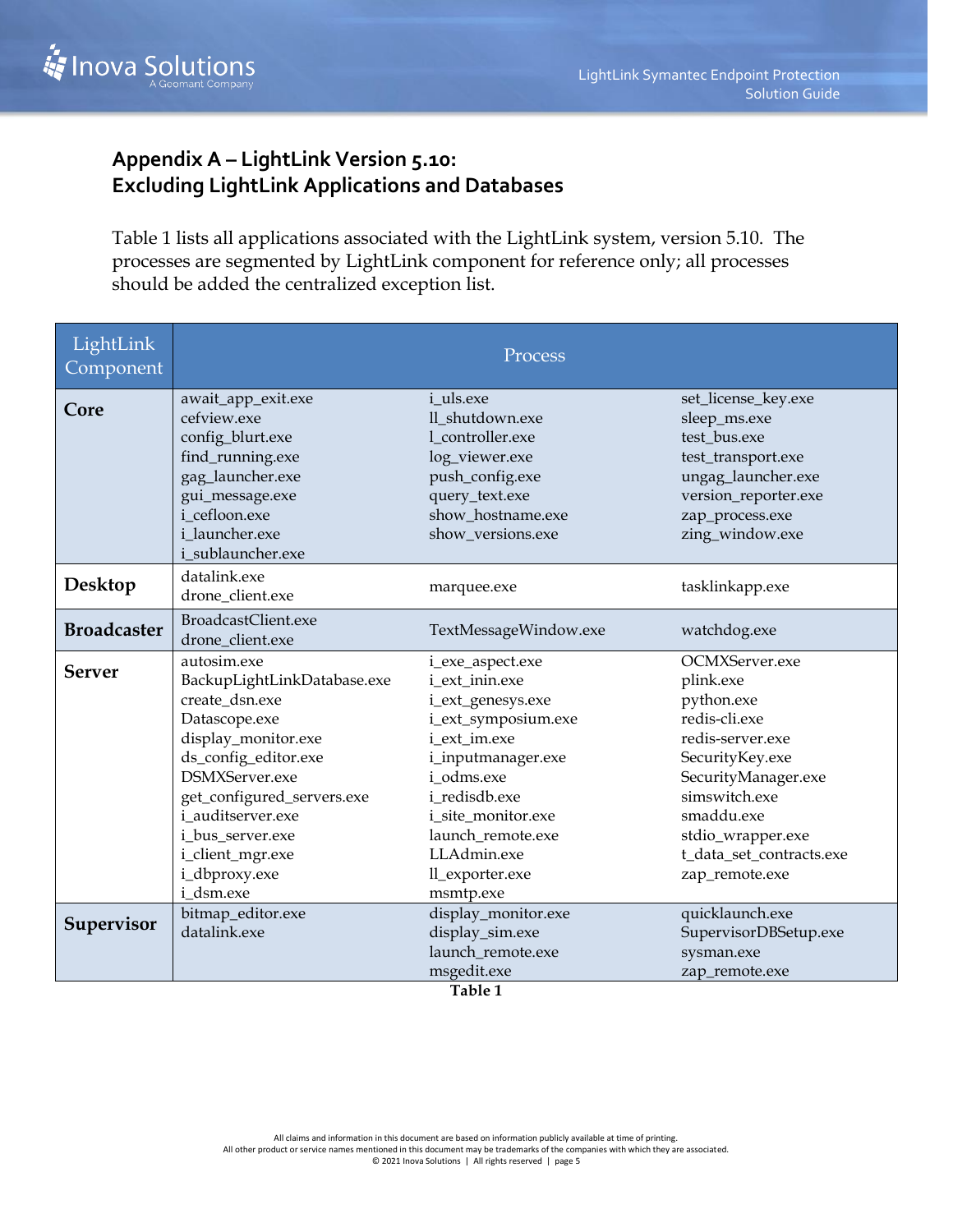The LightLink Database folders and the files within those folders should also be excluded from antivirus scans. Refer to Table 2 for a list of these folders and files. Note that [Table 2](#page-8-0) includes the default location, but the actual location for the LightLink database files will be on the database host, as specified during the default or custom installation.

<span id="page-8-0"></span>

| LightLink<br>Component | <b>Files</b>                                            |
|------------------------|---------------------------------------------------------|
| <b>Server</b>          | [LightLink Path]\Server\srvcfg\datadir\lightlinkdb.mdf  |
|                        | [LightLink Path]\Server\srvcfg\datadir\lightlinklog.ldf |
|                        | <b>m</b> 11 A                                           |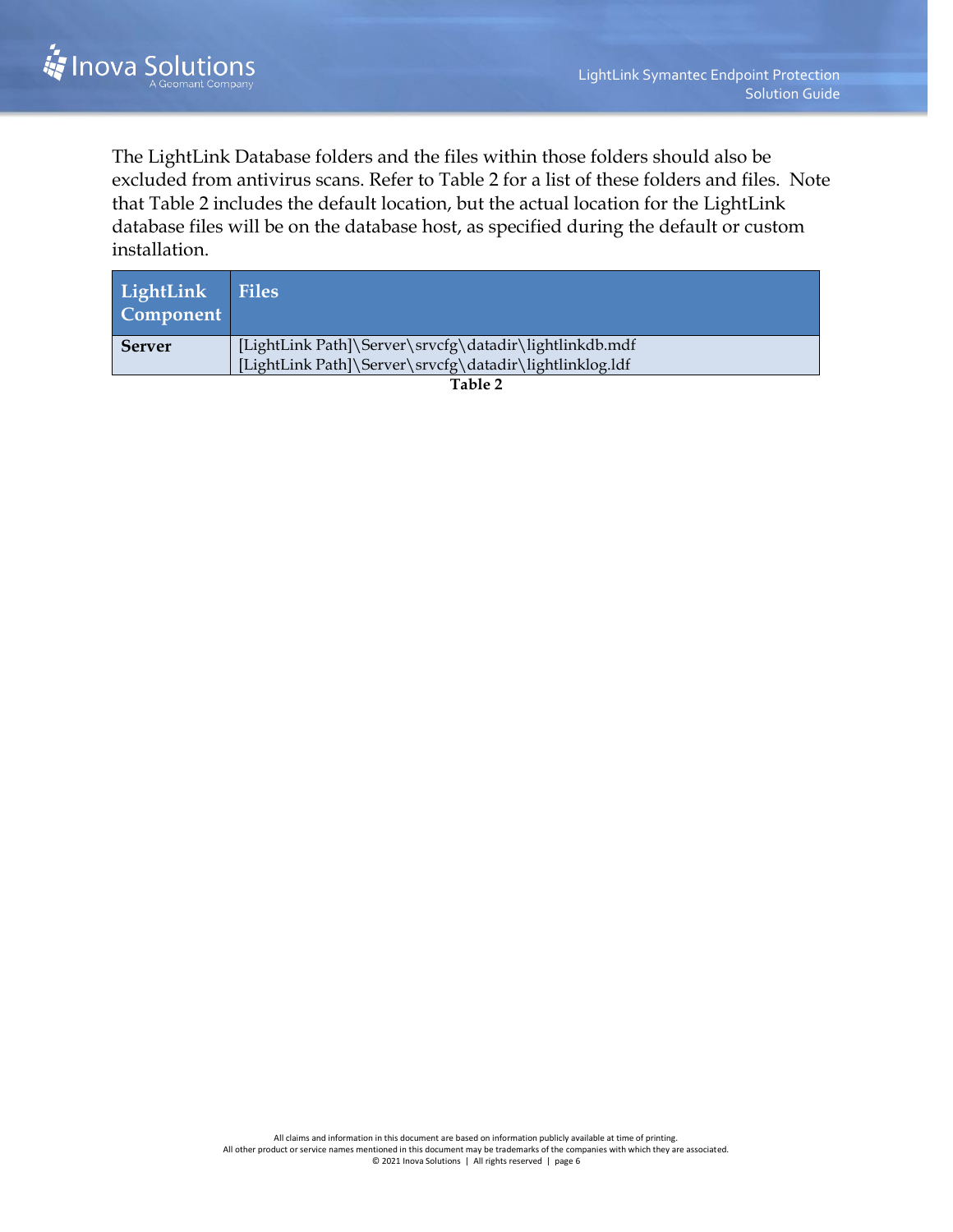

# <span id="page-9-0"></span>**Appendix A – LightLink Version 5.9: Excluding LightLink Applications and Databases**

[Table 3](#page-9-1) lists all applications associated with the LightLink system, version 5.9. The processes are segmented by LightLink component for reference only; all processes should be added the centralized exception list.

<span id="page-9-1"></span>

| LightLink<br>Component |                                         | Process               |                          |
|------------------------|-----------------------------------------|-----------------------|--------------------------|
| Core                   | await_app_exit.exe                      | <i>i</i> uls.exe      | set_license_key.exe      |
|                        | cefview.exe                             | ll shutdown.exe       | sleep_ms.exe             |
|                        | config_blurt.exe                        | 1 controller.exe      | test bus.exe             |
|                        | find_running.exe                        | log_viewer.exe        | test_transport.exe       |
|                        | gag_launcher.exe                        | push_config.exe       | ungag_launcher.exe       |
|                        | gui_message.exe                         | query_text.exe        | version_reporter.exe     |
|                        | i cefloon.exe<br>i launcher.exe         | show hostname.exe     | zap_process.exe          |
|                        | i sublauncher.exe                       | show_versions.exe     | zing_window.exe          |
| Desktop                | datalink.exe                            | marquee.exe           | tasklinkapp.exe          |
|                        | drone_client.exe                        |                       |                          |
| <b>Broadcaster</b>     | BroadcastClient.exe<br>drone_client.exe | TextMessageWindow.exe | watchdog.exe             |
|                        | autosim.exe                             | i_exe_aspect.exe      | OCMXServer.exe           |
| <b>Server</b>          | BackupLightLinkDatabase.exe             | i_ext_inin.exe        | plink.exe                |
|                        | create_dsn.exe                          | i_ext_genesys.exe     | python.exe               |
|                        | Datascope.exe                           | i_ext_symposium.exe   | redis-cli.exe            |
|                        | display_monitor.exe                     | i_ext_im.exe          | redis-server.exe         |
|                        | ds_config_editor.exe                    | i_inputmanager.exe    | SecurityKey.exe          |
|                        | DSMXServer.exe                          | i odms.exe            | SecurityManager.exe      |
|                        | get_configured_servers.exe              | i redisdb.exe         | simswitch.exe            |
|                        | i_auditserver.exe                       | i_site_monitor.exe    | smaddu.exe               |
|                        | i_bus_server.exe                        | launch_remote.exe     | stdio_wrapper.exe        |
|                        | i_client_mgr.exe                        | LLAdmin.exe           | t_data_set_contracts.exe |
|                        | i_dbproxy.exe                           | ll_exporter.exe       | zap_remote.exe           |
|                        |                                         | msmtp.exe             |                          |
| Supervisor             | bitmap_editor.exe                       | display_monitor.exe   | quicklaunch.exe          |
|                        | datalink.exe                            | display_sim.exe       | SupervisorDBSetup.exe    |
|                        |                                         | launch remote.exe     | sysman.exe               |
|                        |                                         | msgedit.exe           | zap_remote.exe           |
|                        |                                         | Table 3               |                          |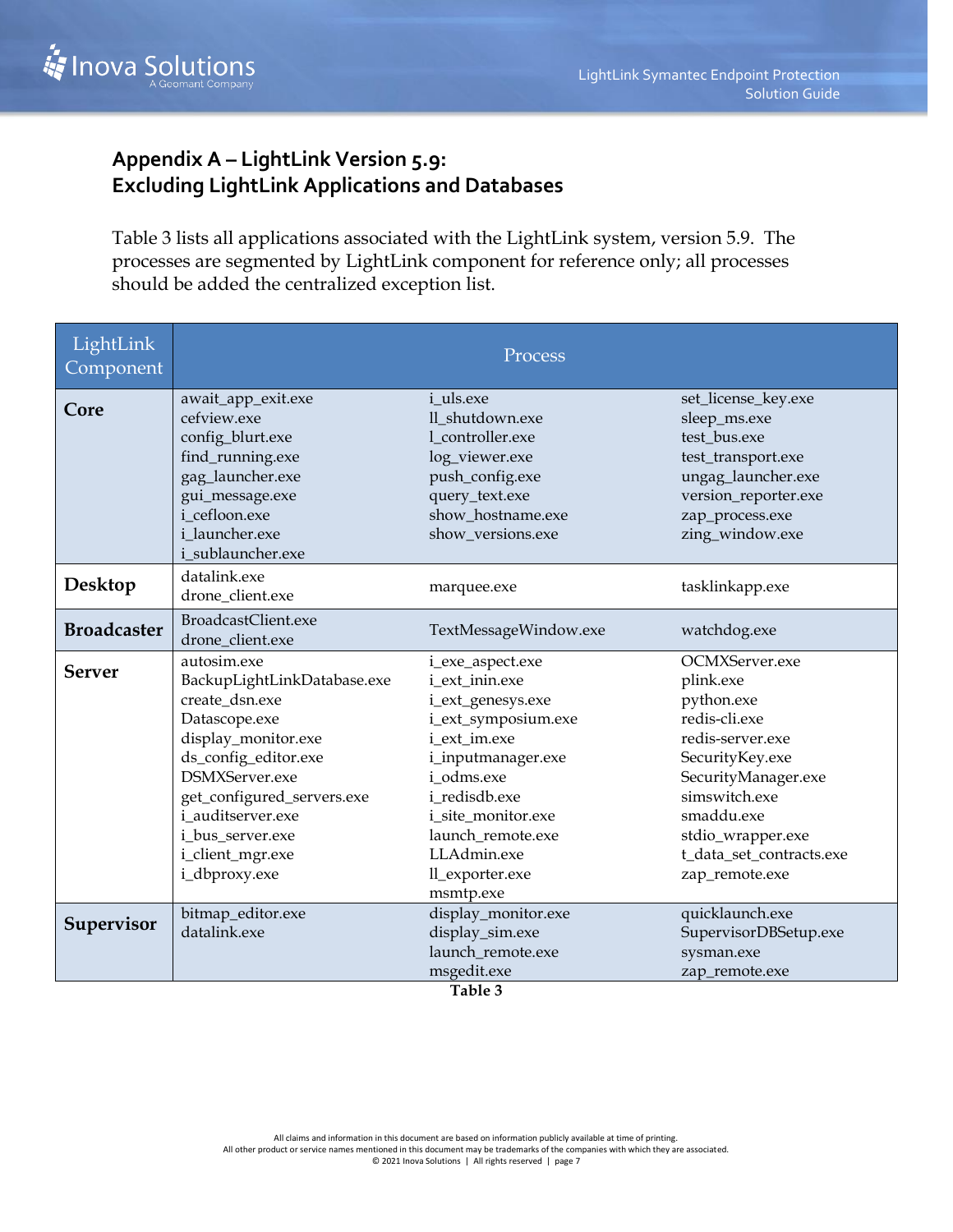The LightLink Database folders and the files within those folders should also be excluded from antivirus scans. Refer to [Table 4](#page-10-0) for a list of these folders and files. Note that [Table 4](#page-10-0) includes the default location, but the actual location for the LightLink database files will be on the database host, as specified during the default or custom installation.

<span id="page-10-0"></span>

| LightLink<br>Component | <b>Files</b>                                            |
|------------------------|---------------------------------------------------------|
| <b>Server</b>          | [LightLink Path]\Server\srvcfg\datadir\lightlinkdb.mdf  |
|                        | [LightLink Path]\Server\srvcfg\datadir\lightlinklog.ldf |
|                        | ---                                                     |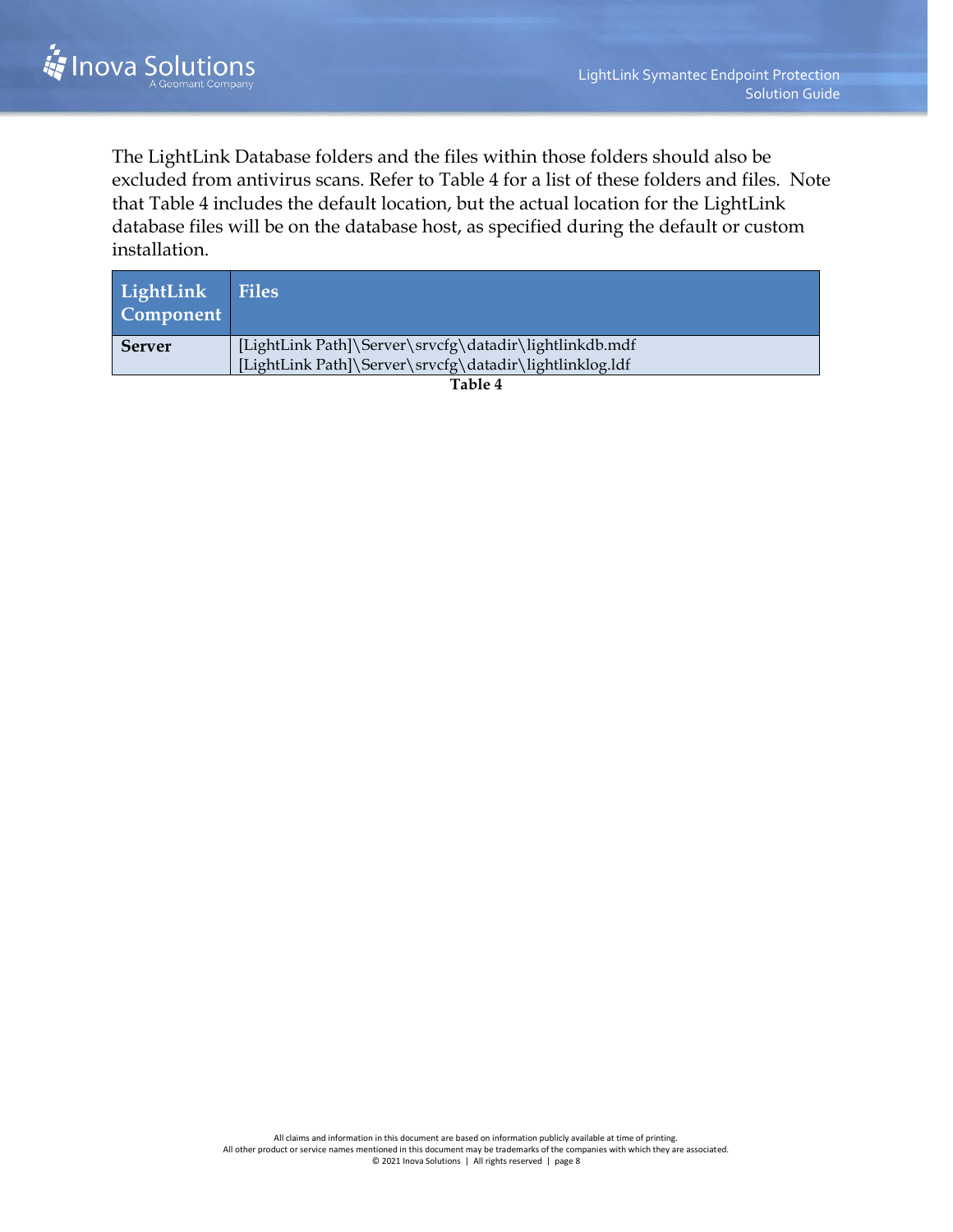

# <span id="page-11-0"></span>**Appendix B – LightLink Version 5.8: Excluding LightLink Applications and Databases**

[Table 5](#page-11-1) lists all applications associated with the LightLink system version 5.8. The processes are segmented by LightLink component for reference only; all processes should be added the centralized exception list.

<span id="page-11-1"></span>

| LightLink<br>Component |                             | Process                       |                          |
|------------------------|-----------------------------|-------------------------------|--------------------------|
| Core                   | await_app_exit.exe          | i_uls.exe                     | set_license_key.exe      |
|                        | cefview.exe                 | ll shutdown.exe               | sleep_ms.exe             |
|                        | config_blurt.exe            | 1 controller.exe              | test_bus.exe             |
|                        | find_running.exe            | log_viewer.exe                | test_transport.exe       |
|                        | gag_launcher.exe            | push_config.exe               | ungag_launcher.exe       |
|                        | gui_message.exe             | query_text.exe                | version_reporter.exe     |
|                        | i cefloon.exe               | show_hostname.exe             | zap_process.exe          |
|                        | i launcher.exe              | show versions.exe             | zing_window.exe          |
|                        | i_sublauncher.exe           |                               |                          |
| Desktop                | datalink.exe                | marquee.exe                   | tasklinkapp.exe          |
|                        | drone_client.exe            |                               |                          |
| <b>Broadcaster</b>     | BroadcastClient.exe         |                               |                          |
|                        | drone_client.exe            | TextMessageWindow.exe         | watchdog.exe             |
|                        | autosim.exe                 | i_exe_aspect.exe              | OCMXServer.exe           |
| <b>Server</b>          | BackupLightLinkDatabase.exe | i_ext_inin.exe                | plink.exe                |
|                        | create_dsn.exe              | i_ext_genesys.exe             | python.exe               |
|                        | Datascope.exe               | i_ext_symposium.exe           | redis-cli.exe            |
|                        | display_monitor.exe         | i_ext_im.exe                  | redis-server.exe         |
|                        | ds_config_editor.exe        | i_inputmanager.exe            | SecurityKey.exe          |
|                        | DSMXServer.exe              | i_odms.exe                    | SecurityManager.exe      |
|                        | get_configured_servers.exe  | i_redisdb.exe                 | simswitch.exe            |
|                        | i_auditserver.exe           | i_site_monitor.exe            | smaddu.exe               |
|                        | i_bus_server.exe            | launch_remote.exe             | stdio_wrapper.exe        |
|                        | i_client_mgr.exe            | LLAdmin.exe                   | t_data_set_contracts.exe |
|                        | i_dbproxy.exe               | ll_exporter.exe               | zap_remote.exe           |
|                        |                             | msmtp.exe                     |                          |
| Supervisor             | bitmap_editor.exe           | display_monitor.exe           | quicklaunch.exe          |
|                        | BroadcastDesigner.exe       | display_sim.exe               | SupervisorDBSetup.exe    |
|                        | BroadcasterTVRemote.exe     | launch_remote.exe             | sysman.exe               |
|                        | datalink.exe                | msgedit.exe<br>$TT = 1.1 - T$ | zap_remote.exe           |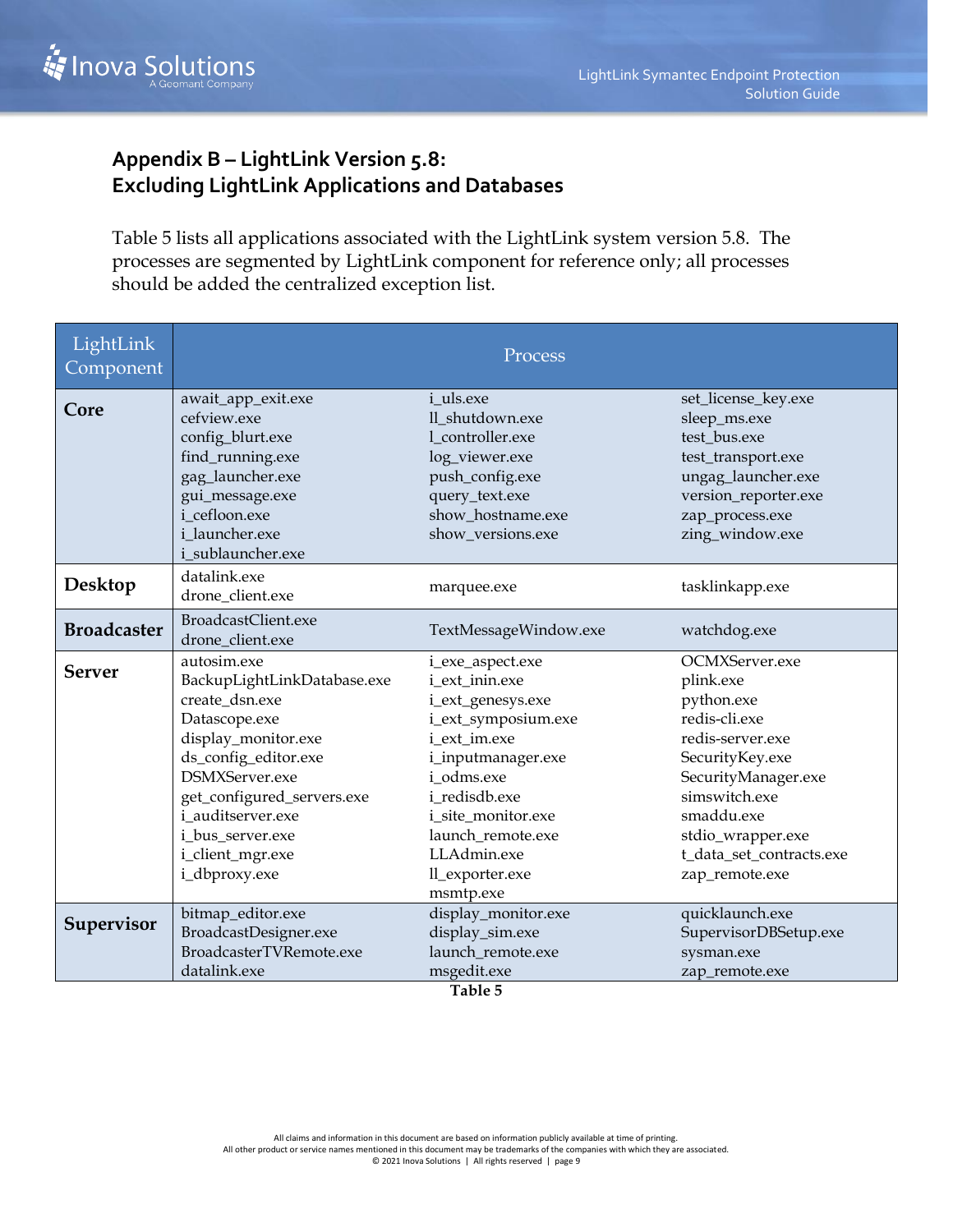The LightLink Database folders and the files within those folders should also be excluded from antivirus scans. Refer to [Table 6](#page-12-0) for a list of these folders and files. Note that [Table 6](#page-12-0) includes the default location, but the actual location for the LightLink database files will be on the database host, as specified during the default or custom installation.

<span id="page-12-0"></span>

| LightLink<br>Component | <b>Files</b>                                            |
|------------------------|---------------------------------------------------------|
| <b>Server</b>          | [LightLink Path]\Server\srvcfg\datadir\lightlinkdb.mdf  |
|                        | [LightLink Path]\Server\srvcfg\datadir\lightlinklog.ldf |
|                        | $\mathbf{m}$ 11 $\epsilon$                              |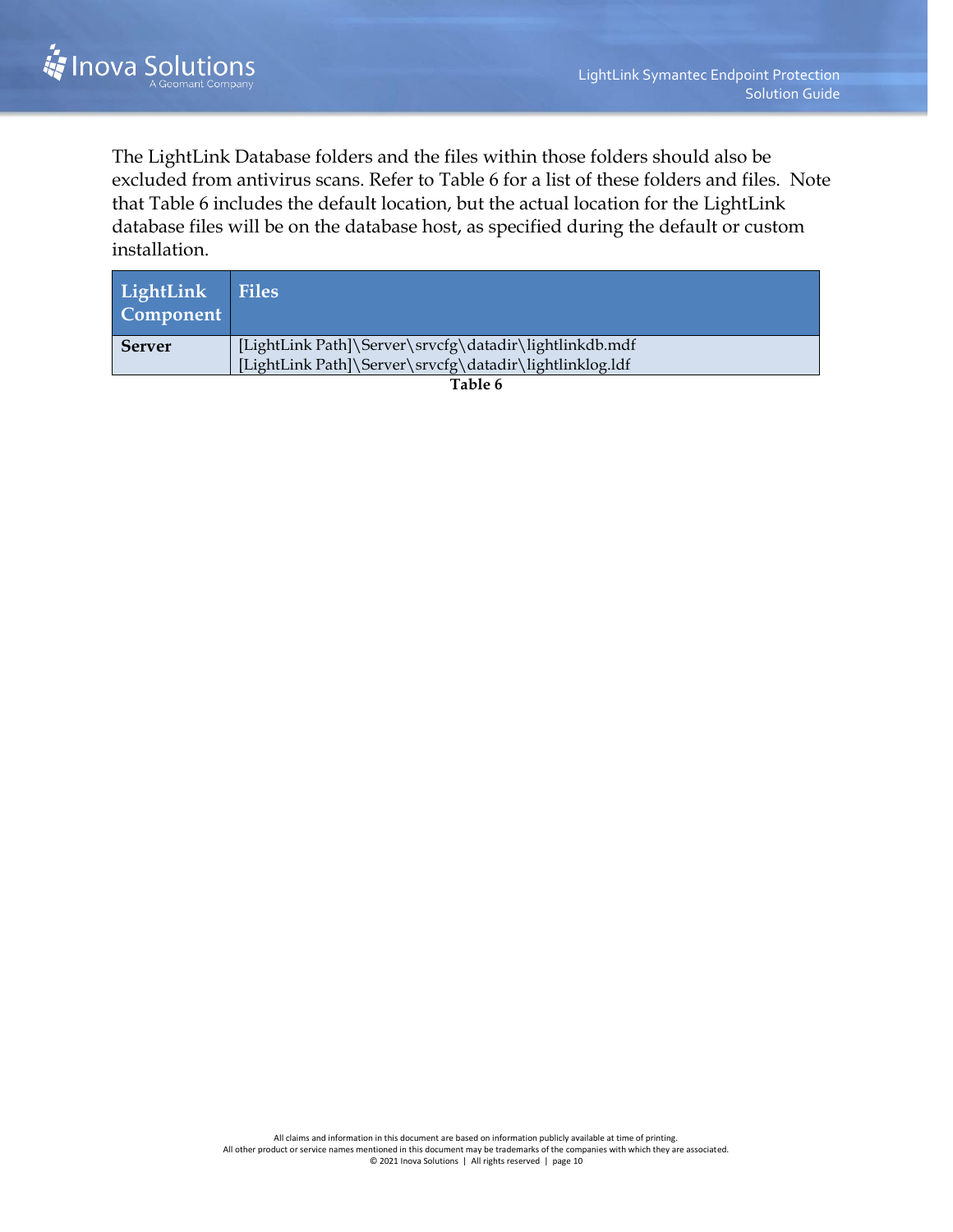

# <span id="page-13-0"></span>**Appendix B – LightLink Version 5.7: Excluding LightLink Applications and Databases**

[Table 7](#page-13-1) lists all applications associated with the LightLink system. The processes are segmented by LightLink component for reference only; all processes should be added the centralized exception list.

<span id="page-13-1"></span>

| LightLink<br>Component |                              | Process                 |                          |
|------------------------|------------------------------|-------------------------|--------------------------|
| Core                   | bus_config.exe               | i cefloon.exe           | show_hostname.exe        |
|                        | cefview.exe                  | i sublauncher.exe       | sleep_ms.exe             |
|                        | config_blurt.exe             | i uls.exe               | test_bus.exe             |
|                        | find_running.exe             | log_viewer.exe          | test_transport.exe       |
|                        | gag_launcher.exe             | push_config.exe         | version_reporter.exe     |
|                        | gui_message.exe              | query_text.exe          | zing_window.exe          |
|                        | i_bus_server.exe             |                         |                          |
| Desktop                | datalink.exe                 | marquee.exe             | tasklinkapp.exe          |
|                        | drone_client.exe             |                         |                          |
| <b>Broadcaster</b>     | BroadcastClient.exe          | TextMessageWindow.exe   | watchdog.exe             |
|                        | drone_client.exe             |                         |                          |
| <b>Server</b>          | auditor uninstall.exe        | i coalescer.exe         | OCMXServer.exe           |
|                        | BackupLightLinkDatabase.exe  | i ddsrv.exe             | odms_setup.exe           |
|                        | create dsn.exe               | i_ext_im.exe            | odms uninstall.exe       |
|                        | database_porter.exe          | i_inputmanager.exe      | RestoreLightLink         |
|                        | dsms_setup.exe               | i odms.exe              | Database.exe             |
|                        | DSMXServer.exe               | i_site_monitor.exe      | smaddu.exe               |
|                        | EIM uninstall.exe            | i_streaming_channel.exe | sminstall.exe            |
|                        | get_configured_servers.exe   | IM uninstall.exe        | stdio_wrapper.exe        |
|                        | i auditserver.exe            | msmtp.exe               |                          |
|                        | i_client_mgr.exe             |                         |                          |
| Supervisor             | auditorreport.exe            | Datalink.exe            | multi_display_sim.exe    |
|                        | autosim.exe                  | ddiag.exe               | plink.exe                |
|                        | bitmap_editor.exe            | display_monitor.exe     | quicklaunch.exe          |
|                        | BroadcastDesigner.exe        | display_sim.exe         | SecurityManager.exe      |
|                        | BroadcasterTVRemote.exe      | ds_config_editor.exe    | SetupLightLinkAccess     |
|                        | CheckLightLinkConnection.exe | fontedit.exe            | Privilege.exe            |
|                        | client simulator.exe         | i_ddproxy.exe           | simswitch.exe            |
|                        | cms cleaner.exe              | import_config.exe       | stdiosim.exe             |
|                        | cms_defaulter.exe            | launch_remote.exe       | sysman.exe               |
|                        | ConfigEditor.exe             | ll_exporter.exe         | t_data_set_contracts.exe |
|                        | connector_config.exe         | LLAdmin.exe             | toollauncher.exe         |
|                        | DataDirectorySetup.exe       | msgedit.exe<br>Table 7  | zap_remote.exe           |